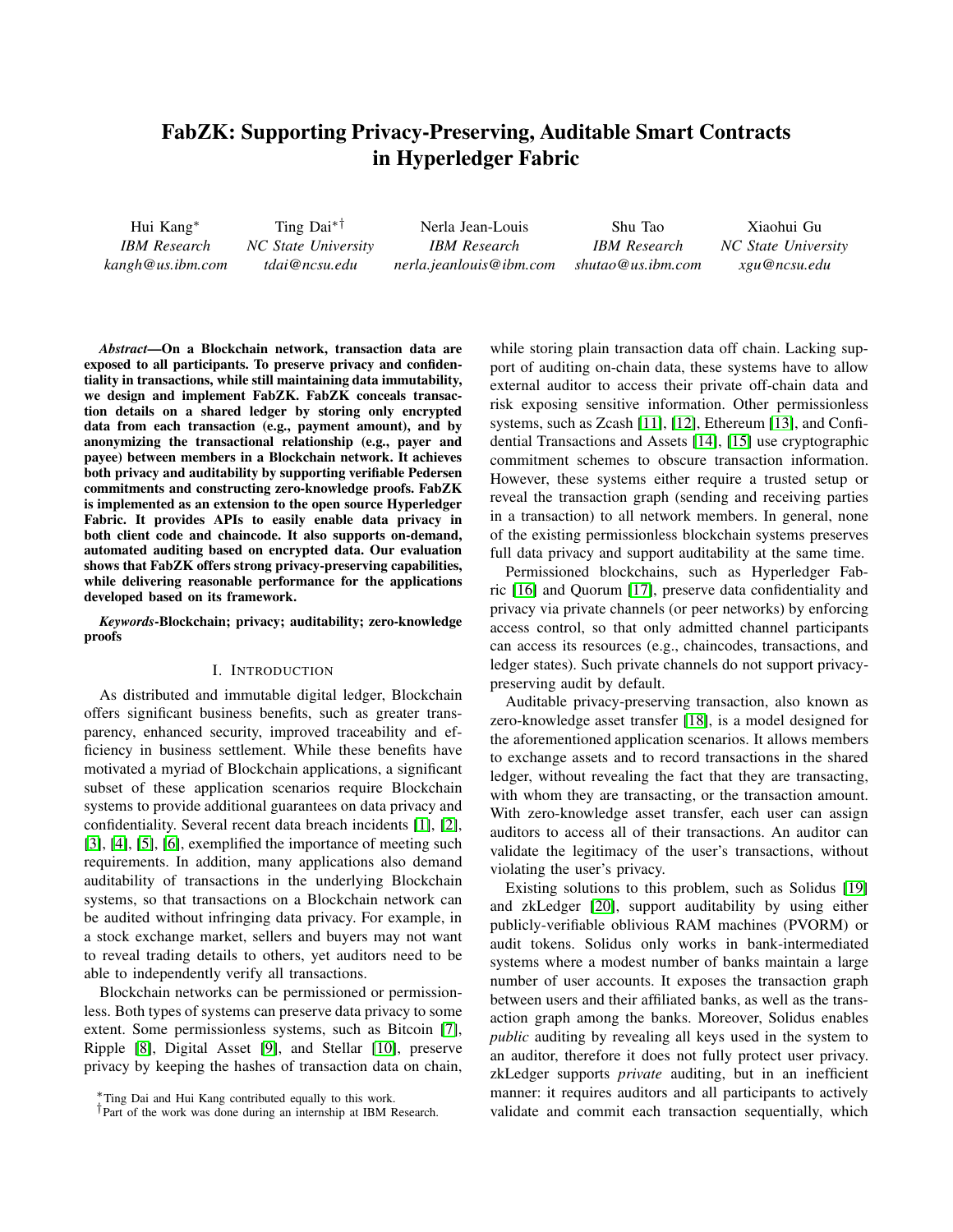significantly reduces the overall throughput of transaction.

In this paper, we present FabZK, an extension to the Hyperledger Fabric that enables complete protection of data integrity, privacy, and confidentiality. FabZK realizes efficient, privately auditable, and privacy-preserving peer-topeer transactions by designing a set of Non-Interactive Zero-Knowledge (NIZK) proofs on Pedersen commitments [\[21\]](#page-11-9). To improve throughput, we introduce a two-step validation approach to support concurrent transactions. In FabZK, each participant conducts active and lightweight auto-validation, when a transaction is appended to the public ledger. An auditor periodically monitors ledger activities and validates transactions based only on the encrypted data and proofs.

Our work makes the following contributions:

- We develop a theoretical model via Pedersen commitments and refined NIZK proofs (Section [III\)](#page-2-0). The augmented NIZK proofs provide strong transaction privacy, public verifiability, and provable auditing.
- We design an application development framework, including APIs, on top of Fabric (Section [IV\)](#page-4-0). This allows application developers to easily create auditable and privacy-preserving blockchain applications.
- We implement the proposed model into a real-world solution, i.e., FabZK, and introduce various optimizations to achieve reasonable performance (Section [V\)](#page-5-0).
- We compare FabZK with state-of-the-art approaches such as zk-SNARKs, native Fabric, and zkLedger (Section [VI\)](#page-7-0). Our evaluation shows that FabZK offers superior performance trade-offs. FabZK is more efficient than zk-SNARKs in generating and verifying proofs. Compared to the native Fabric system, it enables auditable privacy-preserving transactions at the cost of 3% to 32% throughput loss and less than 10% latency increase. Compared to zkLedger, FabZK's throughput is up to  $180\times$  higher.

<span id="page-1-0"></span>We discuss background in Section [II,](#page-1-0) present related work in Section [VII,](#page-9-0) and finally conclude in Section [VIII.](#page-9-1)

#### II. BACKGROUND

In this section, we provide some background of the Hyperledger Fabric, and discuss the key concepts in FabZK design, i.e., confidential transactions and anonymity schemes.

## *A. Hyperledger Fabric*

Hyperledger Fabric is a permissioned blockchain system for recording transactions between organizations. In Fabric, organizations form consortia and transact with each other on private channels. Fabric provides access control mechanism, so that the data and resources on a private channel can only be accessed by admitted organizations.

Business logic shared by a consortium of organizations is programed as *chaincode*, also known as *smart contract*. Chaincode enables different parties to automate tasks that

<span id="page-1-1"></span>

Figure 1: Components and data flow in Hyperledger Fabric.

are traditionally performed through an external intermediary [\[22\]](#page-11-10). Organizations in the same consortium execute identical chaincode to process transactions, produce and store data on an *immutable shared ledger*.

Unlike the traditional *order-execute* architecture adopted in systems such as Tendermint [\[23\]](#page-11-11) and Chain [\[24\]](#page-11-12), Fabric introduces the *execute-order-validate* blockchain architecture. This architecture supports concurrent execution and post-ordering determinism through pluggable consensus algorithms [\[25\]](#page-11-13), [\[26\]](#page-11-14). Specifically, transaction data are computed by peers concurrently, forwarded to the ordering service, disseminated to all other peers and appended to their immutable ledgers. Figure [1](#page-1-1) illustrates the above data flow, along with following key components in a Fabric network:

- *Client* invokes chaincode execution by submitting a transaction *proposal* to the endorser nodes. It then collects the signed *endorsements* in the proposal, assembles a transaction, and broadcasts it to the orderer. A client can subscribe to a channel to receive updates from the ledger (e.g., a new transaction block being committed).
- *Endorser* runs chaincode and creates transaction endorsement, which includes a *write set* with state updates produced by simulating the transaction proposal, a *read set* capturing the version dependencies of the proposal simulation, and the endorser's signature.
- *Orderer* establishes the total order of transactions in a channel, batches transactions into blocks, and distributes them to all committers in the channel.
- *Committer* validates each transaction in a block by checking its compliance to endorsement policy and any read-write conflicts. Then it appends the transaction to the ledger.

Since the endorser, orderer, and committer are deployed on the Fabric platform, they are considered on-chain components. In contrast, the client is not part of the deployment and is thus running off chain. Client code interacts with the Fabric platform through its SDK [\[27\]](#page-11-15), [\[28\]](#page-11-16), [\[29\]](#page-11-17). The shared ledger is replicated on each peer node which can contain an endorser, a committer, or both.

Although the consortium-based Fabric contains a certain degree of knowledge about each user, member organizations may still want to keep the actual transactions private, due to business or privacy concerns. This underlies the necessity to enable confidential transactions in Fabric with anonymity.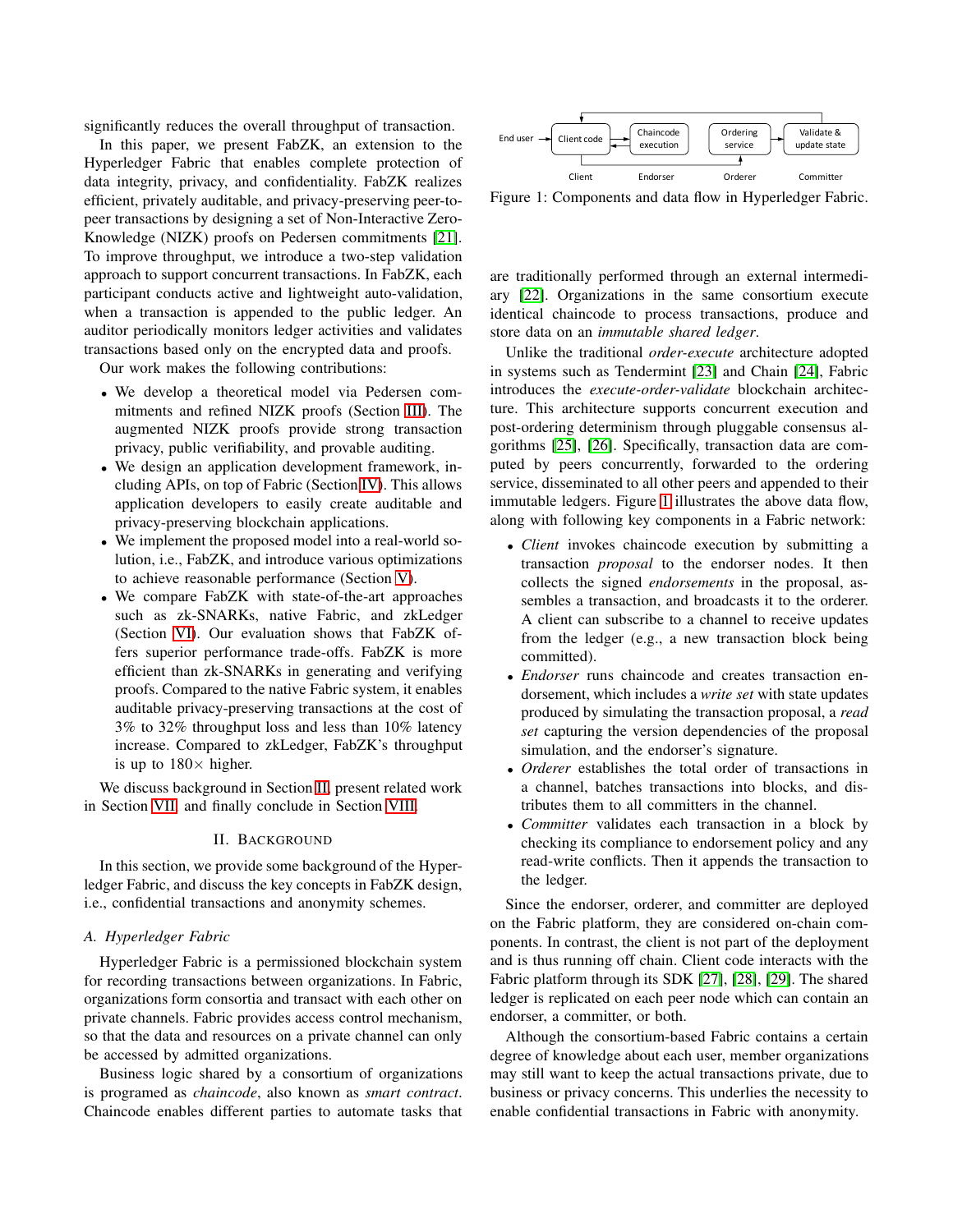## *B. Confidential Transaction and Anonymity Schemes*

On a private channel, transaction details are visible to all members, regardless of their involvement in the transaction. We aim to develop schemes to prevent non-involving organizations (which we call hereafter *non-transactional organizations*) from accessing transaction details, such as transaction amount and *transactional organizations* (i.e., sender and receiver), from the ledger. Meanwhile, we also need these schemes to be auditable. To achieve this goal, we adopt and extend three existing techniques in FabZK: tabular structured ledger [\[20\]](#page-11-8), Pedersen commitments [\[21\]](#page-11-9), and NIZK proofs [\[30\]](#page-11-18).

A tabular structured ledger is an anonymity scheme proposed in zkLedger [\[20\]](#page-11-8) to conceal the transaction graph and to prevent an organization from hiding assets on the ledger. It maintains a two-dimensional table, where each row represents a single transaction and each column represents the transaction history of an organization. For example, a tabular structured ledger for an N-organization channel has  $N$  columns, and has  $M$  rows if  $M$  transactions in total have occurred on this channel.

To hide the transaction amount  $u$ , a Pedersen commit-ment [\[21\]](#page-11-9) is computed for u with a random number r by

$$
Com = com(u, r) = guhr,
$$
 (1)

where  $g$  and  $h$  are two random generators of a cyclic group G with  $s = |\mathbb{G}|$  elements and prime order p,  $\mathbb{Z}_p = \{0, 1, \ldots, s-1\}, u \in \mathbb{Z}_p$ , and  $r \in \mathbb{Z}_p$ .

An outsider cannot tell the transaction amount from a Pedersen commitment, or whether it is positive, negative, or 0. In addition, as long as Pedersen commitments are computed for both transactional and non-transactional organizations, it is impossible to identify the sender and receiver of a transaction, so that the transaction graph is also concealed. To support audit, an audit token is assigned to a Pedersen commitment  $com(u, r)$ :

$$
Token = pk^r,
$$
 (2)

where pk is the public key of an organization,  $pk = h^{sk}$ , sk is the private key of the organization,  $r$  and  $h$  are the same as in Equation [\(1\)](#page-2-1).

With transactions encrypted as Pedersen commitments, our system need to allow validation and auditing over the encrypted data. This is achieved by a set of NIZK proofs. We describe these proofs in detail in Section [III.](#page-2-0)

#### III. PRELIMINARIES

<span id="page-2-0"></span>In this section, we design NIZK proofs required for auditing encrypted transaction data, and introduce their usage in private and public ledgers, in our FabZK system.

## <span id="page-2-5"></span>*A. NIZK Proofs*

In FabZK, the spending organization (i.e., sender) is responsible for creating commitments, tokens, and NIZK proofs for other organizations or an auditor to verify. Without loss of generality, we assume that each transaction has one spending and one receiving organization throughout the paper.<sup>[1](#page-2-2)</sup>

**Proof of Balance** is a known method for verifying the overall balance in a single transaction row, i.e.,  $\sum_{i=1}^{N} u_i = 0$  $(N$  is the number of columns). It validates the commitments in a row by leveraging the homomorphism of Pedersen commitment, i.e.,  $\prod_{i=1}^{N}$  Com<sub>i</sub> =  $(g_{\lambda_i}^{\sum_{i=1}^{N} u_i}) \cdot (h^{\sum_{i=1}^{N} r_i})$ . The prover chooses  $r_i$  that satisfies  $\sum_{i=1}^{N} r_i = 0$  to generate the commitments in Equation [\(1\)](#page-2-1). The verifier checks whether  $\prod_{i=1}^{N}$  Com<sub>i</sub> = 1 in that row. If this condition holds, then the ledger is proved to be balanced.

Proof of Correctness prevents an organization from making an incorrect or fraudulent transaction to steal assets from others.

To verify the correctness of the amount of a transfer  $tx_m$  $(m)$  is the index of current transaction), each organization uses the audit token to check if

<span id="page-2-3"></span>
$$
\text{Token}_m \cdot g^{\text{sk}\cdot u_m} = (\text{Com}_m)^{\text{sk}},\tag{3}
$$

<span id="page-2-1"></span>where sk is the organization's private key and  $u_m$  is its transaction amount. For non-transactional organizations, they are aware of the existence of  $tx_m$ , but are not involved in  $tx_m$ , thus their transaction amount is 0. If any organization fails to verify Equation [\(3\)](#page-2-3), it indicates incorrect  $tx_m$ .

Equation [\(3\)](#page-2-3) shows that verifying the *Proof of Correctness* can be achieved with only the data in the current transaction  $tx_m$ ; so does *Proof of Balance*. This is an important feature that we will leverage in the two-step validation in Section [IV.](#page-4-0)

Proof of Assets ensures that a spending organization has enough assets to execute the transaction. In a tabular structured ledger, a column represents all assets an organization has received or spent [\[20\]](#page-11-8). *Proof of Assets* verifies that the sum of all committed values in a column, including that of the current transaction, is non-negative.

We let the prover generate a range proof for the spending organization's remaining balance:

<span id="page-2-4"></span>
$$
RP = ZK(u_{RP}, r_{RP} : \text{Comp}_{RP} \land l_0 \leq u \leq l_p), \tag{4}
$$

where  $ZK(u_{RP}, r_{RP} : Comp)$  is a zero-knowledge proof of  $u_{RP}$  such that  $\text{Com}_{RP} = g^{u_{RP}} h^{r_{RP}}$ , g and h are known to the verifier,  $u_{RP} = \sum_{i=0}^{m} u_i$ ,  $r_{RP}$  is a random number different from the r in Equation [\(1\)](#page-2-1),  $l_0$  and  $l_p$  are two bound values.

We use the inner-product range proof from BulletProofs [\[31\]](#page-11-19) to prove that an account's remaining assets  $\sum_{i=0}^{m} u_i \geq$ 0, in encrypted form. The details are described in appendix.

<span id="page-2-2"></span> $1$ Our approach can be adapted to more complex scenario, such as multiple senders, which will be addressed in our future work.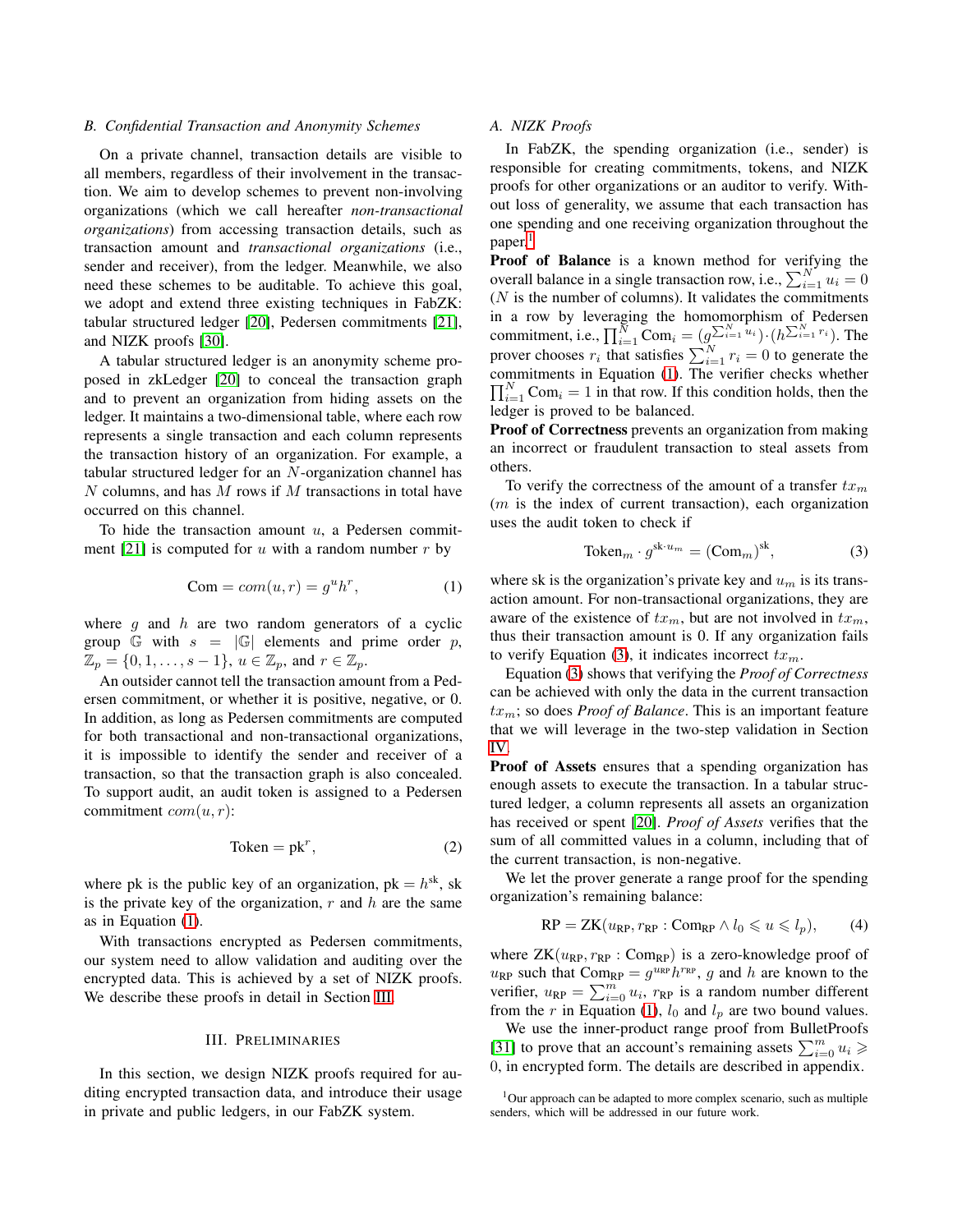Proof of Amount guarantees that the transaction amount is within a certain range. In a scenario with a single spending and a single receiving organization, the prover generates an inner-product range proof to the transaction amount of the receiving organization  $u_{\text{recv}} \in [0, 2^t)$ , with a random number  $r_{\text{recv}}$ .

In each transaction, the prover also needs to generate indistinguishable cryptographic primitives for all nontransactional organizations, in order to conceal the transaction graph. These primitives are a Pedersen commitment of 0 with a random number  $r_i$ , an audit token, a range proof to 0 with another random number  $r_{RP_i}$ , and a disjunctive proof (discussed later in this section).

Besides the four aforementioned NIZK proofs, each organization needs to further check whether these proofs are consistent with each other, i.e., the same parameters are used in different proofs for the same organization. To achieve this goal, we introduce *Proof of Consistency*.

Proof of Consistency ensures that 1) for a spending organization, the generated range proof is consistent with its remaining assets  $\sum_{i=0}^{m} u_i$ , instead of some arbitrary  $u_{\text{arb}} \in [0, 2^t)$ , 2) for other organizations, the generated range proofs are consistent with their current transaction amounts. We also need to make sure that the verifier can validate the *Proof of Consistency* without knowing the identity of the spending organization.

To provide such a *Proof of Consistency*, we use a noninteractive variant of the Chaum-Pedersen zero-knowledge proofs [\[32\]](#page-11-20) to construct a disjunctive zero-knowledge proof (DZKP) for a transaction  $tx_m$ . A DZKP takes the spending organization's private key sk, or random numbers  $r$  and  $r_{RP}$ (for other organizations), as input and generates two noninteractive  $\Sigma$ -protocols [\[33\]](#page-11-21).

In addition, we generate two tokens Token' and Token'' paired with the DZKP:

$$
\text{Token}' = \begin{cases} \text{pk}^{r_{\text{RP}}}, & \text{for the spending org.},\\ t \cdot (\text{Comp}_P/s)^{\text{sk}}, & \text{otherwise.} \end{cases} \tag{5}
$$

\n
$$
\text{Token}'' =\n \begin{cases}\n \text{Token} \cdot (\text{Com}_{\text{RP}}/s)^{\text{sk}}, & \text{for the spending org.}, \\
 \text{pk}^{r_{\text{RP}}}, & \text{otherwise.}\n \end{cases}
$$
\n

where  $r_{RP}$  is the random number used in Equation [\(4\)](#page-2-4),  $s = \prod_{i=0}^{m} \text{Com}_i = g^{\sum_{i=0}^{m} u_i} h^{\sum r_i}$  is the product of an organization's commitments from row  $0$  to row  $m$ , and  $t = \prod_{i=0}^{m}$  Token<sub>i</sub> =  $h^{sk} \sum_{i=0}^{m} r_i$  is the product of the organization's audit tokens from row 0 to row m. Detailed cryptographic primitives about DZKP and how it works are described in appendix.

#### *B. Private and Public Ledgers*

In a blockchain network, each organization maintains two ledgers: a private, off-chain ledger and a public, onchain ledger. Public ledger is for recording and auditing

<span id="page-3-0"></span>

Figure 2: Private ledgers and the public ledger. The public ledger has many identical replicas on the Fabric peer nodes, owned by participating organizations.

transactions on the Fabric channel, while private ledger is an organization's private datastore. Both ledgers have a tabular structure, as shown in Figure [2.](#page-3-0)

Private Ledger stores transaction data in plaintext. It is only accessible to and maintained by the possessing organization. As shown in Figure [2,](#page-3-0) a private ledger table has four columns: (1) a transaction identifier, i.e., *tid*; (2) the transaction amount, i.e., *value*; (3) a validation bit  $v_r$  that indicates whether a transaction is valid, verified by *Proof of Balance* and *Proof of Correctness*; and (4) a validation bit  $v_c$  that indicates whether a transaction is valid, verified by *Proof of Assets*, *Proof of Amount* and *Proof of Consistency*. We discuss the rationale behind separating the validations of the five NIZK proofs in Section [IV.](#page-4-0)

Public Ledger is maintained by all peer nodes, owned by participating organizations. As shown in Figure [2,](#page-3-0) the public ledger for an N-organization channel is a table with  $N+3$  columns, corresponding to a transaction identifier, N  $\langle$ Com, Token, RP, DZKP, Token', Token'') sextets, and two validation bitmaps. Like private ledgers, rows in the public ledger represent transactions. The bitmaps (i.e.,  $v'_r$ ,  $v'_c$ ) are composed of  $N$  bits representing the validation results from N organizations.

<span id="page-3-2"></span><span id="page-3-1"></span>The public ledger is bootstrapped by computing the Pedersen commitments and audit tokens of the initial values for all organizations in the first row with transaction identifier  $tid<sub>0</sub>$ , denoted by the  $\langle Com, Token \rangle$  tuples. We require the client of each organization to validate *Proof of Correctness* for itself. The system assumes that all organizations' initial assets are already validated at the bootstrap time.

In Figure [2,](#page-3-0) the rows with transaction identifier  $tid_1$  exemplifies a transfer of 100 units of assets from  $Org_1$  to  $Org_2$ . In their private ledgers,  $Org_1$  and  $Org_2$  set the transaction value in row  $tid_1$  as  $-100$  and  $+100$ , respectively. The transaction amount for other organizations in  $tid<sub>1</sub>$  is set to 0. We store N commitments (i.e.,  $\langle com(value_i, r_i) \rangle$ ,  $i =$  $1, \ldots, N$ ) at row *tid*<sub>1</sub> in public ledgers. Each commitment is associated with a  $\langle \text{Token}_i, \text{RP}_i, \text{DZKP}_i, \text{Token}_i', \text{Token}_i'' \rangle$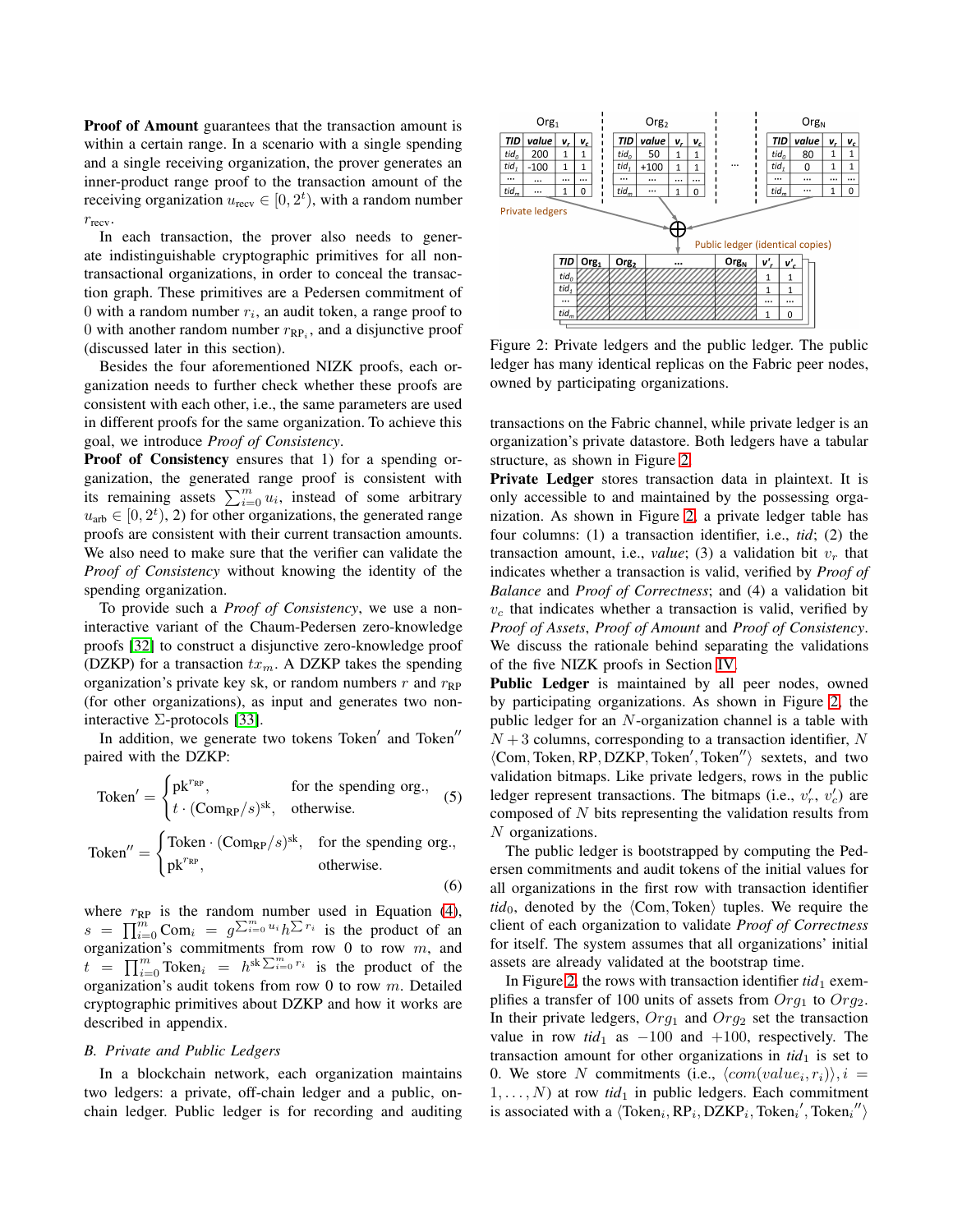quintet, which is used to validate transaction  $tid_1$  with the five NIZK proofs.

Hyperledger Fabric constructs transactions via chaincode installed on the channel as an agreement of the consortium, so only the transactions made by approved chaincode will be accepted. FabZK follows a similar design principle: the cryptographic primitives are computed by the extended Fabric system, not externally by upper level applications. This guarantees that no malicious user can manipulate the outputs generated by FabZK, hence the validations are trustable.

FabZK writes  $\langle$ Com, Token, RP, DZKP, Token', Token'') sextets in the public ledger for both transactional and non-transactional organizations. Although the extra padding incurs some overhead in storage size, this design allows FabZK to hide the transaction graph and achieve one-toone mapping between private and public ledgers. Moreover, the one-to-one mapping makes it easier for an organization or auditor to track and validate the transactions.

# IV. FABZK DESIGN

<span id="page-4-0"></span>In this section, we provide an overview of FabZK's architecture and its enhanced program execution flow. Then, we introduce FabZK's programming interfaces for writing auditable, privacy-preserving blockchain applications.

#### *A. Overview*

Figure [3](#page-4-1) shows the FabZK architecture. It augments the current Fabric system to allow channel participants to make privacy-preserving transactions with each other, and to allow non-transactional organizations and trusted third-party auditors to audit the results. To do so, a FabZK program runs in four phases: *preparation*, *execution*, *notification*, and *two-step validation*. Preparation and notification phases run on the client nodes, while execution and validation phases run in the chaincode on endorsers. Among the four phases, *execution* and *two-step validation* are specifically designed to support privacy and audit.

# *B. Program Execution Flow*

On a Fabric channel, we suppose that a deal is made privately between a spending and a receiving organization. The transaction is then reflected in both their private ledgers and the public ledger. With FabZK, we formulate the problem as a program execution flow, illustrated in Figure [3.](#page-4-1)

Preparation: At the beginning of an execution, FabZK requires the spending and receiving organizations to first determine the transfer amount  $(u)$ , outside of the blockchain network. Then, the spending organization's client code constructs the transaction, which consists of  $N$  tuples corresponding to the  $N$  columns of the public ledger. Each tuple contains the transaction amount  $(\pm u)$  for transactional organizations and 0 for non-transactional organizations), a random number, and the organization's public key. These tuples reflect the involvement of individual organizations

<span id="page-4-1"></span>

Figure 3: System architecture and program execution flow. The grey boxes denote FabZK's four major stages: preparation, execution, notification and two-step validation. Dashed boxes represent isolated organizations.

in this transaction. After this preparation, the transaction specification is sent by the spending organization's client code to its endorsers to invoke the *transfer* execution, in the Fabric network.

Execution: On receiving the transaction specification, the transfer chaincode written with FabZK's API is executed to convert the plaintext specification to  $N \langle Com, Token \rangle$ tuples. The tuples represent the transfer amount of individual organizations and form a new row on the public ledger. The execution results are returned to the client code as an endorsement. The client code assembles the endorsement, and broadcasts it to the ordering service. As shown in Figure [3,](#page-4-1) the transfer chaincode is executed only by the spending organization.

Notification: Once executed, all organizations on the channel are informed of the transaction output (i.e., N  $\langle$ Com, Token $\rangle$  tuples) through the standard Fabric notification mechanism. Specifically, the orderers order transactions from different organizations, batch them into blocks, and deliver the blocks to the committers. The committers validate endorser signatures inside each transaction, check the readwrite set conflicts, and append the transaction to the public ledger. Meanwhile, a notification is sent to each organization's client code. With the FabZK API, each client code retrieves information from its private ledger and invokes the two-step validation process to verify the change on the public ledger.

Two-step Validation: Provided a transaction's N tuples constructed by the spending organization, all other organizations need to verify whether these tuples embody a valid transaction using the five NIZK proofs described in Section [III-A.](#page-2-5) To improve performance, we design the validation process as two steps to enable parallel execution (Section [V-B\)](#page-6-0).

Step one ensures that no asset is created or destroyed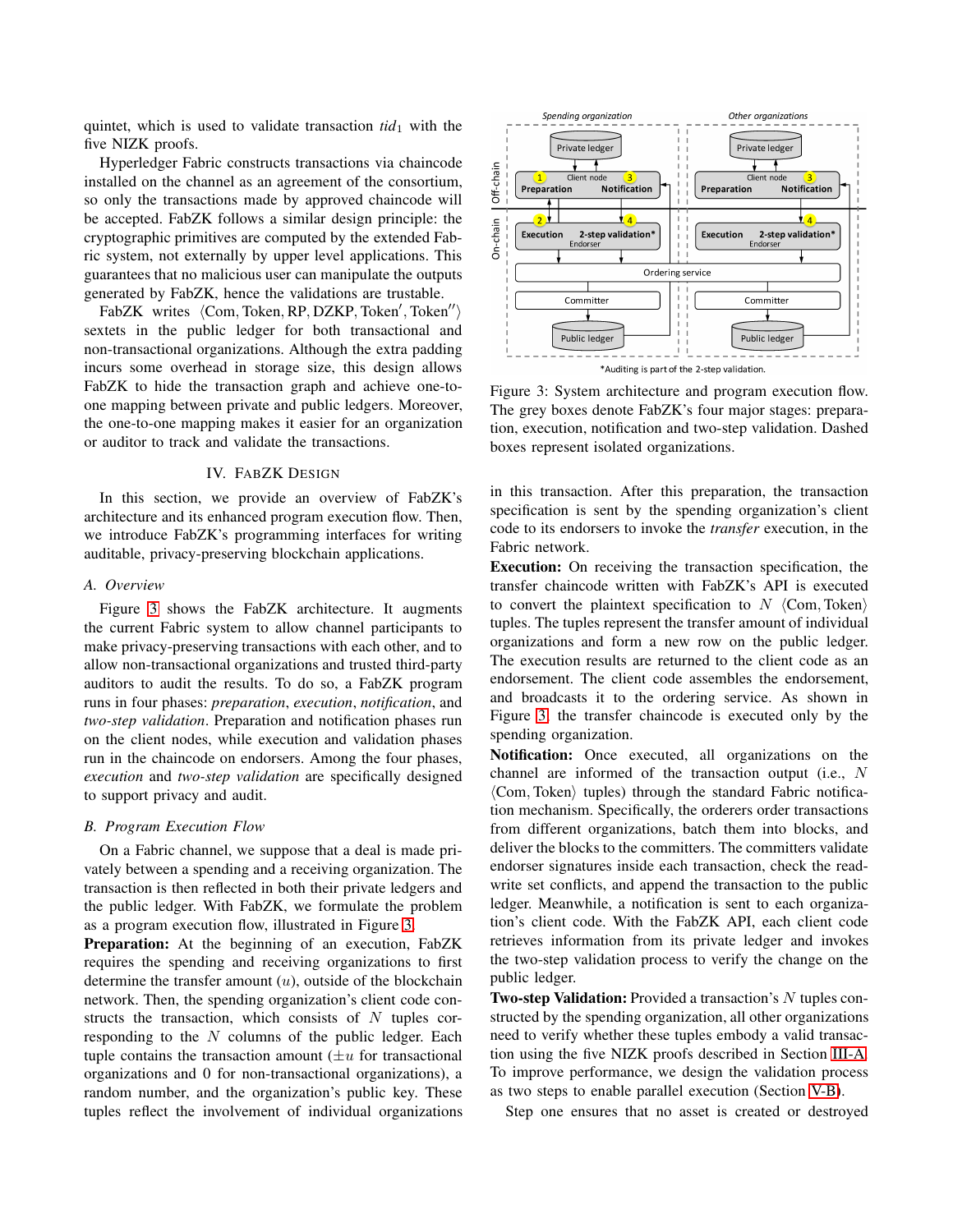<span id="page-5-1"></span>Table I: FabZK's client code and chaincode APIs.

| <b>Client code APIs</b>                                |                                                                  |  |  |  |  |  |
|--------------------------------------------------------|------------------------------------------------------------------|--|--|--|--|--|
| Name                                                   | Description                                                      |  |  |  |  |  |
| PvlGet                                                 | Retrieve transaction content from private ledger                 |  |  |  |  |  |
| Append transaction content to private ledger<br>PvlPut |                                                                  |  |  |  |  |  |
| Validate                                               | Invoke the <i>validation</i> chaincode to validate a transaction |  |  |  |  |  |
| GetR                                                   | Return a list of random numbers which sum to 0                   |  |  |  |  |  |
|                                                        | <b>Chaincode APIs</b>                                            |  |  |  |  |  |
|                                                        |                                                                  |  |  |  |  |  |
| Name                                                   | Description                                                      |  |  |  |  |  |
| <b>ZkPutState</b>                                      | Compute commitments and audit tokens                             |  |  |  |  |  |
| ZkAudit                                                | Compute range proofs and disjunctive proofs                      |  |  |  |  |  |

ZkVerify Verify the proofs against the input from client code

during the transaction and no organization steals assets from others. Each organization checks whether a row on the public ledger satisfies *Proof of Balance* and whether its corresponding cell in the row satisfies *Proof of Correctness*.

Step two ensures that the spending organization owns enough assets to execute the transaction, and the transaction amount is within the predefined upper and lower bounds. This step is usually activated by a trusted third-party auditor. To start this step, auditor asks the spending organization to generate range proofs and disjunctive proofs. For the mth row, the spending organization's client code constructs an audit specification, which includes its remaining balance (i.e.,  $\sum_{i=0}^{m} u_i$ ), a set of the transaction amounts for the rest of the organizations, three sets of random numbers (i.e.,  $r_{RP}$ ) in Equation [\(4\)](#page-2-4) and  $w_1, w_2$  in Equation [\(7\)](#page-10-11)), the commitment product set (the product of an organization's commitments from row 0 to row  $m$ ), the token product set (the product of an organization's audit tokens from row 0 to row  $m$ ), all organizations' public keys, and the spending organization's private key.

It is safe for the spending organization to provide its private key to the chaincode, because chaincode runs on the organization's own endorsers. The audit specification is sent to the organization's endorsers to invoke the *audit* chaincode execution. The chaincode then converts the plaintext audit data to  $\langle$ RP, DZKP, Token', Token'') quadruples for each organization. The auditor checks *Proof of Assets*, *Proof of Amount* and *Proof of Consistency* for all organizations. A transaction is considered valid only when all checks are positive. Finally, the validation result is updated on the public ledger, which results in another notification to all organizations, who will then update their private ledgers.

#### *C. Programming Interfaces*

FabZK provides two sets of programming interfaces to enable an application's interaction with the Fabric system. The client code APIs support the interactions during *preparation* and *notification* stages. The chain code APIs support the interactions during *execution* and *two-step validation*. Table [I](#page-5-1) shows the specifications of these APIs.

Client Code APIs support read from and write to an organization's private ledger. Via these APIs, an application can construct and maintain the private ledger, as well as submit transactions to the blockchain network via the Fabric SDK. The PvlGet API is used to retrieve rows by transaction identifier. When a new transaction arrives or a submitted transaction is validated, the  $Pv1Put$  API is called to update the private ledger. Client code uses the Validate API to invoke the *validation* chaincode to verify a new transaction.

As discussed in Section [III-A,](#page-2-5) in order to generate a valid and publicly verifiable *Proof of Balance*, the random numbers in a transaction specification must satisfy  $\sum_{i=1}^{N} r_i = 0$ . These random numbers can either be generated in the chaincode or provided as arguments by the client code. In Fabric, each organization can own multiple peer nodes for fault tolerance. A transaction request can be sent to multiple peers of the initiating organization to get endorsements. To ensure that consistent random numbers are used by independent peers for the same transaction, we provide the GetR API to the client code, so that the same random numbers can be distributed to all the endorsing peers.

Chaincode APIs are used to read/write data from/to the public ledger. The ZkPutState API is called during the execution stage, when the spending organization initializes a transfer. It converts a transaction specification to the commitments and audit tokens, serializes them into a byte stream, and invokes the native Fabric API, PutState, to generate a *write* set, which is stored in a transient data store on the endorsing peer and returned to the spending organization.

The ZkVerify and ZkAudit APIs are called collaboratively during the two-step validation phase to verify transactions in the public ledger. In step one,  $2k\text{Verify}$  is invoked by individual organizations to check *Proof of Balance* and *Proof of Correctness* for a given row of transaction. In step two, all organizations invoke ZkAudit in the chaincode to create range proofs, disjunctive proofs, and the two tokens in Equation [\(5\)](#page-3-1) and [\(6\)](#page-3-2), i.e.,  $\langle \text{RP}, \text{DZKP}, \text{Token}' \rangle$ quadruples for each transaction. Finally, ZkVerify is called again to check *Proof of Assets*, *Proof of Amount*, and *Proof of Consistency*. A transaction is considered valid if ZkVerify has successfully validated all five proofs.

#### V. SYSTEM IMPLEMENTATION

<span id="page-5-0"></span>In this section, we present the implementation details of FabZK. We specifically focus on two practical design aspects: data structure on the public ledger and parallelizing the computation. We also explain how to write FabZK applications.

#### *A. Data Structure of Public Ledger*

Recall that, in a tabular structured public ledger (Figure [2\)](#page-3-0), each row represents a single transaction, containing three types of transaction data: a  $\langle Com, Token \rangle$  tuple, a  $\langle$ RP, DZKP, Token', Token'') quadruple, and validation state. We implement the schema of a FabZK row with the zkrow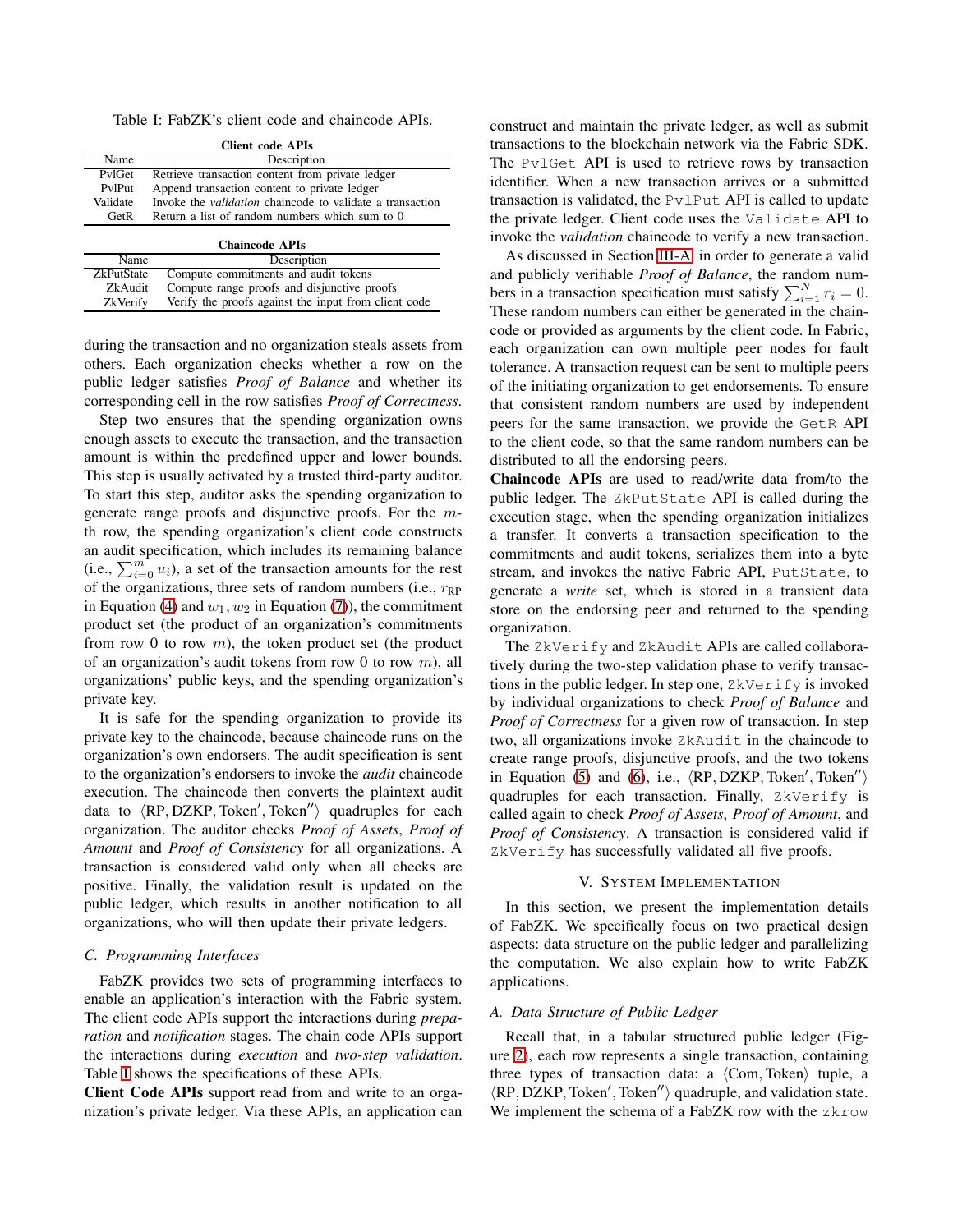```
1/ zkrow represents a row in the public ledger
message zkrow {
    map<string, OrgColumn> columns = 1;
    bool is Valid BalCor = 2;
    bool is Valid Asset = 3;
}
// OrgColumn represents one organization
message OrgColumn {
    // transaction content
    by tes commitment = 1;
    bytes auditToken = 2;
    \frac{1}{\sqrt{2}} two step validation state
    bool is V alid B al Cor = 3;
    bool is Valid Asset = 4;
    // auxiliary data for proofs
    bytes TokenPrime = 5;
    by tes TokenDoublePrime = 6;
    RangeProof rp = 7;
    DisjunctiveProof dzkp = 8;
}
```
Figure 4: Data structure for a row in FabZK's public ledger in protobuf language [\[34\]](#page-11-22). Due to space limitations, details of RangeProof and DisjunctiveProof are omitted.

data structure, shown in Figure [4.](#page-6-1) A zkrow constructs all organizations' data as multiple columns and holds the validation state of that row. Each column is a key/value pair, where the key is an organization's name (or ID) and the value is typed as an OrgColumn, storing the three types of transaction data.

The contents of the ledger data structures are filled by the chaincode APIs. The  $\langle Com, Token \rangle$  tuple and  $\langle \text{RP}, \text{DZKP}, \text{Token}', \text{Token}'' \rangle$  quadruple are created by the ZkPutState and ZkAudit APIs, respectively. The two validation states, i.e., OrgColumn.isValidBalCor and OrgColumn.isValidAsset are set by the ZkVerify API during the two-step validation. After all OrgColumns' validation states are set, the result of the logical AND operation of these states are assigned to zkrow.isValidBalCor and zkrow.isValidAsset, respectively.

# <span id="page-6-0"></span>*B. Parallelizing Computation*

Because of the computation overhead of the cryptographic algorithms, we need to further optimize program execution to improve FabZK's performance. We focus on parallelizing the computation during the *execution* and *two-step validation* phases, since these two phases account for most of the computation overhead.

In the execution phase, we observe that the computations of  $\langle Com, Token \rangle$  tuples for different organizations are independent of each other. These computations also do not require accessing historical data. Therefore in our implementation, a spending organization creates multiple threads to compute  $\langle Com, Token \rangle$  tuples for all organizations concurrently.

In the two-step validation phase, we realize that the computations of *Proof of Balance* and *Proof of Correctness* have no dependency upon historical data or dependency across different organizations. However, the other three proofs have to be computed sequentially, due to the two constraints of Equation [\(4\)](#page-2-4). First, computing a range proof for the  $m$ -th row requires data from row 0 to row  $m$ , e.g.,  $u_{\mathsf{RP}_m} = \sum_{i=0}^m u_i$ . Thus, ZkAudit cannot be invoked until all previous results are computed. Second, range proofs and disjunctive proofs can only be computed by the spending organization, because other organizations are not aware of the sender's available assets or the transaction detail. These two constraints, together with the fact that the spending organization varies by transaction, dictate that the computations of range proofs and disjunctive proofs have to be performed sequentially.

In our implementation, the first step of validation is fully parallelized, i.e., the computations of *Proof of Balance* and *Proof of Correctness* are distributed to all peer nodes. The second step of validation is partially parallelized: the spending organization can launch multiple threads to verify the range proofs and disjunctive proofs for all organizations, but these two proofs are computed sequentially.

# <span id="page-6-2"></span>*C. Writing FabZK Applications*

Writing applications in FabZK is similar to that in the Hyperledger Fabric. A FabZK application is comprised of application chaincode and client code: the former is installed on the endorser nodes, and the latter on off-chain nodes.

When an application chaincode is instantiated on a channel, its *init* function initializes the tabular structure of the public ledger for each organization. Values such as organization name (or ID), public key and initial asset amount can be loaded from the channel's genesis block. The *init* function calls the ZKPutState API to create the first row on the public ledger.

The application chaincode needs to support three chaincode methods: *transfer*, *audit* and *validation*. All of them accept input parameters from the client code. The *transfer* method calls the ZkPutState API to create a row with columns of  $\langle Com, Token \rangle$  tuples on the public ledger. The *validation* and *audit* methods invoke the two-step validation through their underlying FabZK APIs. The *validation* method runs twice to call the ZkVerify API, validating two sets of NIZK proofs respectively. The *audit* method calls the ZkAudit API to compute  $\langle RP, DZKP, Token', Token'' \rangle$ quadruples. Note that the *audit* chaincode method can be invoked periodically (e.g., once a week) to provide automated auditing.

Developers write client code to access the private ledger. To prepare the input transaction specification for the *transfer* chaincode method, the client code retrieves the current assets on the private ledger via the PvlGet API, and calls the GetR API to obtain a set of random numbers. After being notified of a new arrived transaction *tid*, the client code retrieves information from its private ledger to check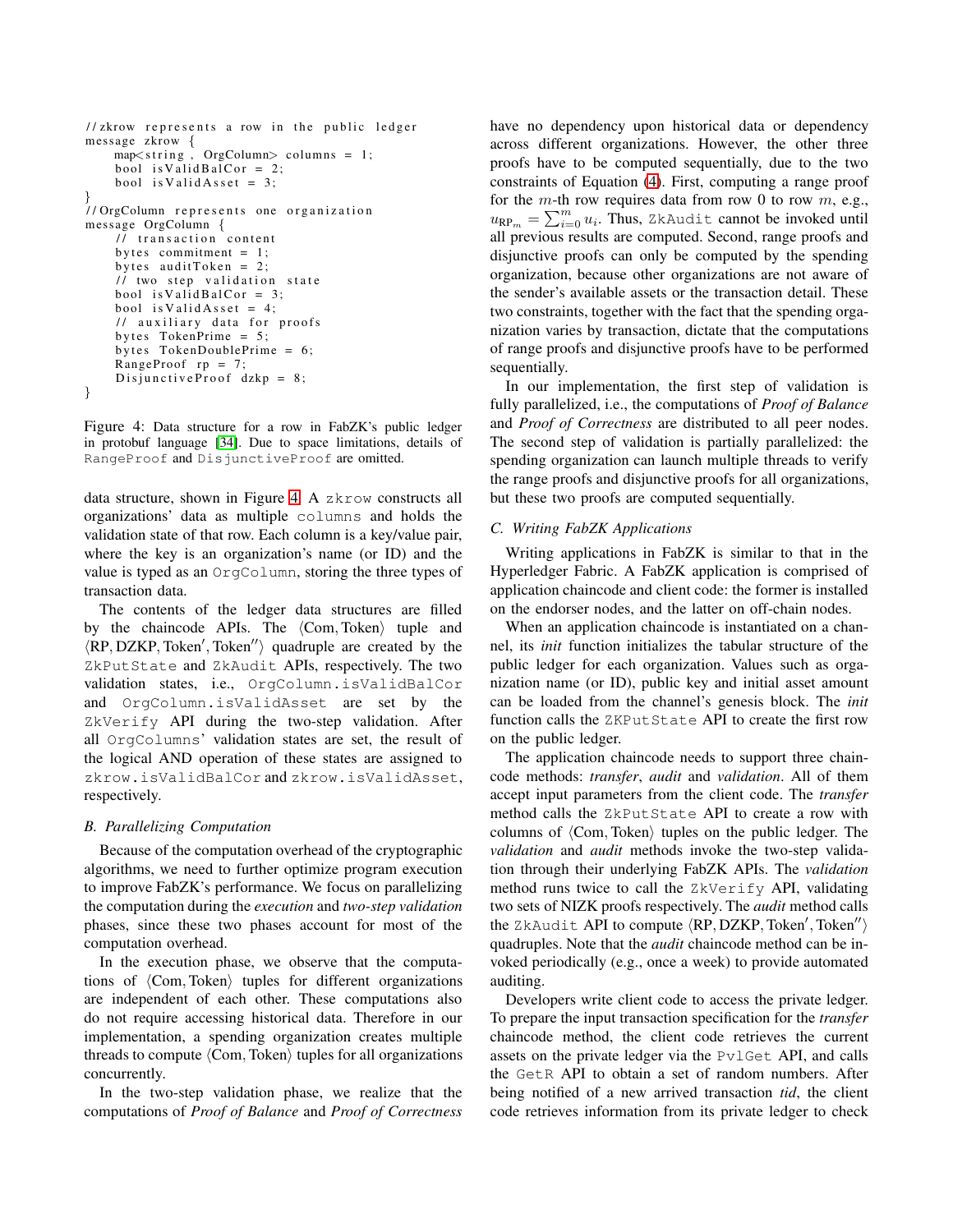whether its organization is involved. If involved, it appends a new transaction row in the private ledger with *tid* and the transfer amount via the PvlPut API. The client code can also invoke the *validation* chaincode method with the transfer amount, the organization's secret key, and remaining assets as input. Based on the returned result, the client code updates the valid fields for that row of its private ledger.

A Sample Application: We build an over-the-counter stock trade application to demonstrate the methodology above. This application allows organizations to exchange assets between each other on a Fabric channel [\[35\]](#page-11-23). Client code of this application contains about 1200 lines of code in NodeJS, while chaincode contains about 1000 lines of code in Go.

A single asset exchange transaction requires two chaincode invocations. First, the sender informs the receiver of the upcoming transaction's unique identifier out of band and uses the client code to invoke the *transfer* chaincode method on its endorsing peer. Next, all organizations invoke the *validation* chaincode method to verify *Proof of Balance* and *Proof of Correctness* of the incoming transaction.

While the transactions are being submitted to Fabric, they are being audited with the other three NIZK proofs: Each organization scans the rows in its private ledger. If a row is verified during the asset exchange phase and the organization is the spending transaction, it invokes the audit chaincode method to create range proofs and disjunctive proofs for the transaction. Then, the auditor and other organizations can verify *Proof of Assets* (or *Proof of Amount*) and *Proof of Consistency* for the transaction. The auditing process is triggered at every 500 transactions.

Note that while auditing can identify invalid transactions, this process often lags behind the transactions. So invalid transactions can still occur until they are rejected. In practice, the consortium of participating organizations should agree on certain business rules to penalize the violations of the range proof and disjunctive proof. This logic, however, is out of scope for this paper, so it is not implemented in our sample application.

#### VI. PERFORMANCE EVALUATION

<span id="page-7-0"></span>In this section, we evaluate the performance of the FabZK system. We aim to address the following aspects: (1) the efficiency of FabZK's cryptographic algorithms, compared to other alternatives, and (2) the overhead introduced to an application when using the privacy and audit functionalities provided by FabZK.

We implement FabZK on top of the Hyperledger Fabric version 1.3.0. The chaincode APIs are written in Go and the client APIs written in NodeJS. FabZK uses the elliptic curve secp256k1 of the *btcec* library to compute commitments. Our range proofs are based on the protocol from Bullet-Proofs [\[31\]](#page-11-19). The disjunctive proofs use a modified version of Chaum-Pedersen proofs [\[32\]](#page-11-20) with two non-interactive Σprotocols [\[33\]](#page-11-21). Since these are proven cryptographic primi-

<span id="page-7-1"></span>

| Table II: Time (in ms) in running cryptographic algorithms  |  |  |
|-------------------------------------------------------------|--|--|
| by libsnark and FabZK for various numbers of organizations. |  |  |

| # of<br>orgs   | Data<br>encryption<br>libsnark<br>FabZK |     | <b>Proof</b><br>generation<br>FabZK<br>libsnark |       | <b>Proof</b><br>verification<br>FabZK<br>libsnark |     |
|----------------|-----------------------------------------|-----|-------------------------------------------------|-------|---------------------------------------------------|-----|
|                | 185.6                                   | 0.2 | 193.3                                           | 150.1 | 5.1                                               | 2.0 |
| $\overline{4}$ | 186.4                                   | 0.6 | 195.5                                           | 158.8 | 5.7                                               | 2.6 |
| 8              | 188.4                                   | 0.8 | 196.4                                           | 169.0 | 6.6                                               | 3.9 |
| 12             | 195.2                                   | 1.4 | 195.6                                           | 224.9 | 5.7                                               | 4.3 |
| 16             | 194.9                                   | 1.8 | 199.1                                           | 313.1 | 7.2                                               | 7.7 |
| 20             | 195.5                                   | 2.0 | 196.4                                           | 448.7 | 9.8                                               | 9.2 |

tives, we focus only on the evaluation of their performance, while referring to the references above if the readers are interested in knowing their effectiveness in terms of privacy protection. All evaluations are run on Ubuntu 16.04 VMs provisioned on IBM Cloud.

## *A. Algorithm Performance*

We built a micro-benchmark to evaluate the performance of our privacy-preserving and auditing algorithms and compare them with a state-of-the-art approach, zk-SNARKs. For FabZK, we measure the run time for data encryption, i.e., computing  $\langle Com, Token \rangle$  tuples, for generating NIZK proofs (i.e.,  $\langle \overline{RP}, DZ\overline{KP}, \overline{Token}', \overline{Token''}\rangle$  quartets), and for verifying the five proofs. These are the three key functions implemented in FabZK's chaincode APIs and are the major contributors to FabZK's overhead. As comparison, we also evaluate zk-SNARKs using libsnark [\[36\]](#page-11-24), a library that implements a zero-knowledge verification scheme and has been used by other blockchain systems such as Zerocash [\[12\]](#page-11-0). Libsnark follows a similar design pattern of data encryption (through key generation), proof generation, and proof verification. Libsnark is implemented in C++.

We run the micro-benchmark on a VM with eight 2.10GHz cores. We vary the number of organizations from 1 to 20. For each setting, we collect data for 100 runs. In each run, the system processes 128 bytes of data (including transfer amount, private key, asset, etc.) for every organization.

As shown in Table [II,](#page-7-1) FabZK outperforms *libsnark* in both data encryption and proof verification. Its proof generation has increasingly more overhead, as the number of organizations increases. *libsnark* has almost constant proof generation time (∼196ms), because it only needs to generate one set of NIZK proofs for each transaction. In contrast, in FabZK's public ledger, each row consists of encrypted data for all organizations. Hence, as the number of organizations increases, it takes longer for FabZK to generate the proofs. From Table [II,](#page-7-1) one can also see that the multithreaded implementation of proof generation is effective. The latency increase is moderate until the system supports more than 8 organizations, as the node used in our experiment only has 8 cores. In our future work, we will further improve FabZK's performance by exploring cross-node job scheduling schemes.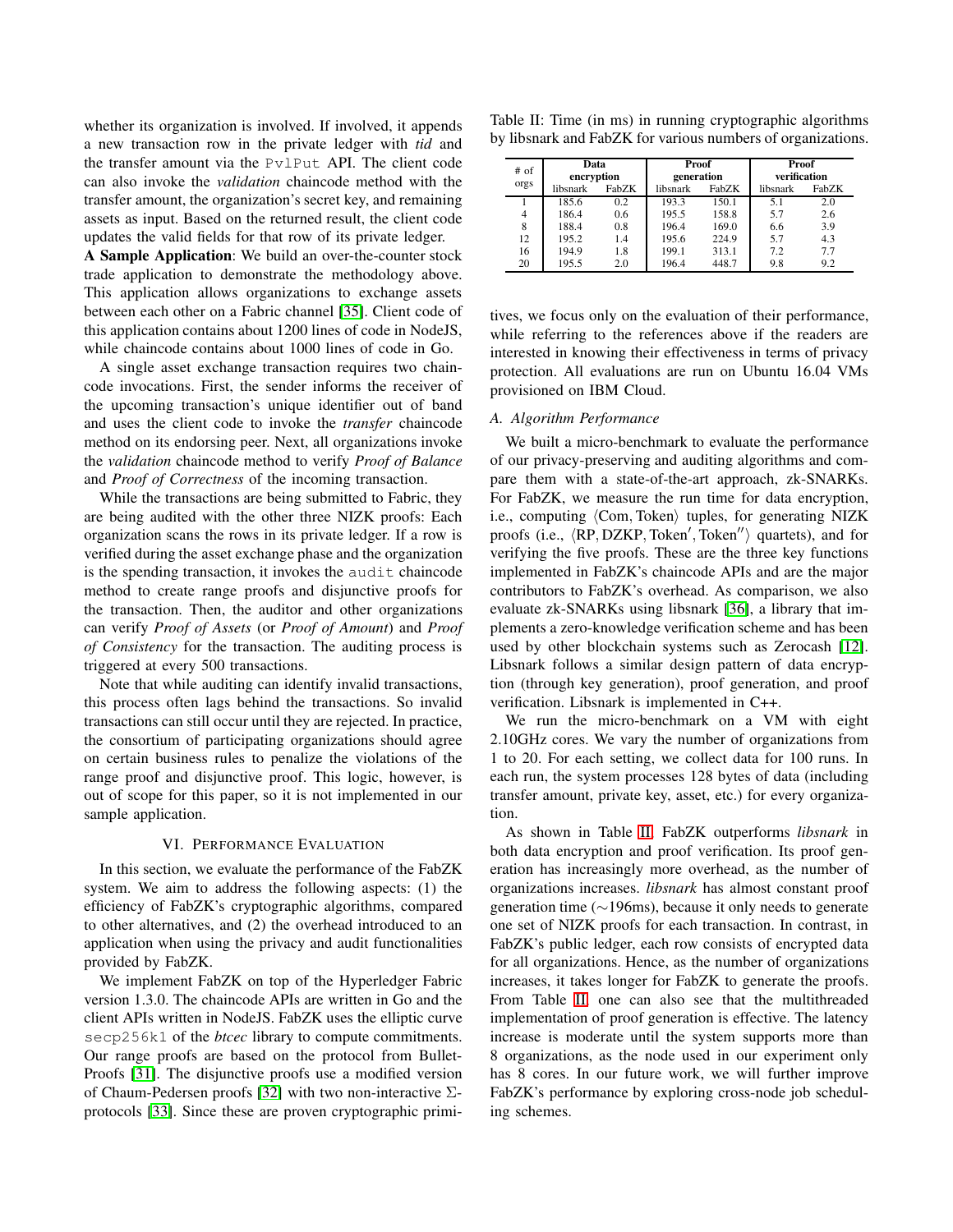<span id="page-8-1"></span>

Figure 5: Throughput of asset exchange transactions for the prototype using native Fabric APIs (baseline), zkLedger, and FabZK's APIs with and without auditing (higher is better).

#### *B. Application Performance*

Next, we evaluate the overhead introduced by FabZK's privacy and audit functionalities. We use the sample application described in Section [V-C](#page-6-2) for this evaluation.

Testbed: We deploy the sample application in a Hyperledger Fabric network, where each organization owns one peer node acting as its endorser and committer, and one certificate authority (CA) node. We setup a Kafka-based ordering service with 3 ZooKeeper nodes, 4 Kafka brokers, and one Fabric orderer. The orderer node creates blocks using the default configuration: 2 second batch timeout and  $\leq$ 10 transactions per block. We group 5 octa-core VMs into a docker swarm cluster and then provision all Fabric components as containers in the cluster. Peer nodes and CA nodes of all organizations are evenly distributed to 4 VMs and the ordering service nodes are on the other VM.

Throughput Evaluation: We compare the throughput of the sample application running on three systems: FabZK, zkLedger,<sup>[2](#page-8-0)</sup> and the native Fabric (i.e., the baseline). In this experiment, all organizations generate transactions concurrently, and each organization submits 500 transactions sequentially. A round of auditing is triggered when the ledger accumulates 500 new transactions. The results are shown in Figure [5.](#page-8-1)

We observe that FabZK's throughput scales similarly to the baseline. Without turning on audit, FabZK introduces only 3% to 10% throughput degradation, compared to the baseline. With audit turned on for every 500 transactions, FabZK's throughput overhead becomes 3% to 32%, compared to the baseline. Apparently, the additional overhead of computing and verifying the range and disjunctive proofs is quite significant. In practice, however, this can be mitigated by carefully selecting the audit frequency, especially during

<span id="page-8-2"></span>

Figure 6: Timeline of an asset transfer transaction of the sample application with 8 organizations. The transaction involves two chaincode invocations: transfer (*T1*) and validation (*T4*). The duration of ZkPutState (*T2*) and ZkVerify  $(T5)$  are highlighted on the endorser's axis. The orderer spends about 70ms (*T3* and *T6*) in creating the block committed to the public ledger.

peak hours of operation.

Compared to zkLedger, the efficiency of FabZK is obvious. Its throughput with (without) auditing is 5 (5) to 189 (235) times that of zkLedger. This is expected, because transactions in zkLedger are validated and committed sequentially, while FabZK benefits from the parallelized execution described earlier.

Latency Evaluation: Figure [6](#page-8-2) illustrates the timing of each step during an asset exchange transaction, without auditing being triggered. From the application's perspective, it takes about 45.3ms and 32.4ms to run a *transfer* chaincode method and a *validation* method, respectively. The run time of ZkPutState (2.8ms) includes 0.8ms of computing  $\langle$ Com, Token $\rangle$  tuples and 2ms of serializing the tuples to byte stream and writing it to the peer's transient data store. The run time of ZkVerify (1.9ms) includes 0.5ms of verifying *Proof of Balance* and *Proof of Correctness*, and 1.4ms of serializing and writing them to the peer's data store. In addition, the orderer node often waits to batch-process several transactions in a single block. Compared to the endto-end transaction latency in Fabric, the absolute overhead of the FabZK APIs is relatively small: ZkPutState and ZkVerify contribute to less than 10% of the overall latency, while more than 90% of latency is caused by nodeto-node communications, serialization/deserialization, block validation, I/O to the ledger, etc.

Next, we evaluate the audit latency, i.e., computing and verifying the range proofs and disjunctive proofs for a transfer row on the public ledger. In particular, we study the effect of the number of CPU cores in a peer node on the performance of FabZK's chaincode APIs: ZkAudit and ZkVerify. Figure [7](#page-9-2) plots the latency of ZkAudit and ZkVerify for a 4-organization network, as the number of CPU cores increases from two to eight. For ZkAudit, using peer nodes with 4 and 8 CPU cores improves its performance by 50% and 90%, respectively, compared to using 2 cores. This performance gain is due to the parallelized computation of range proofs and disjunctive proofs (Section [V-B\)](#page-6-0). How-

<span id="page-8-0"></span><sup>2</sup>We implement a prototype of zkLedger on top of the Fabric architecture, too. Our prototype uses the BulletProofs instead of Borromean ring signatures to generate/validate range proofs for zkLedger. This change can only improve the throughput.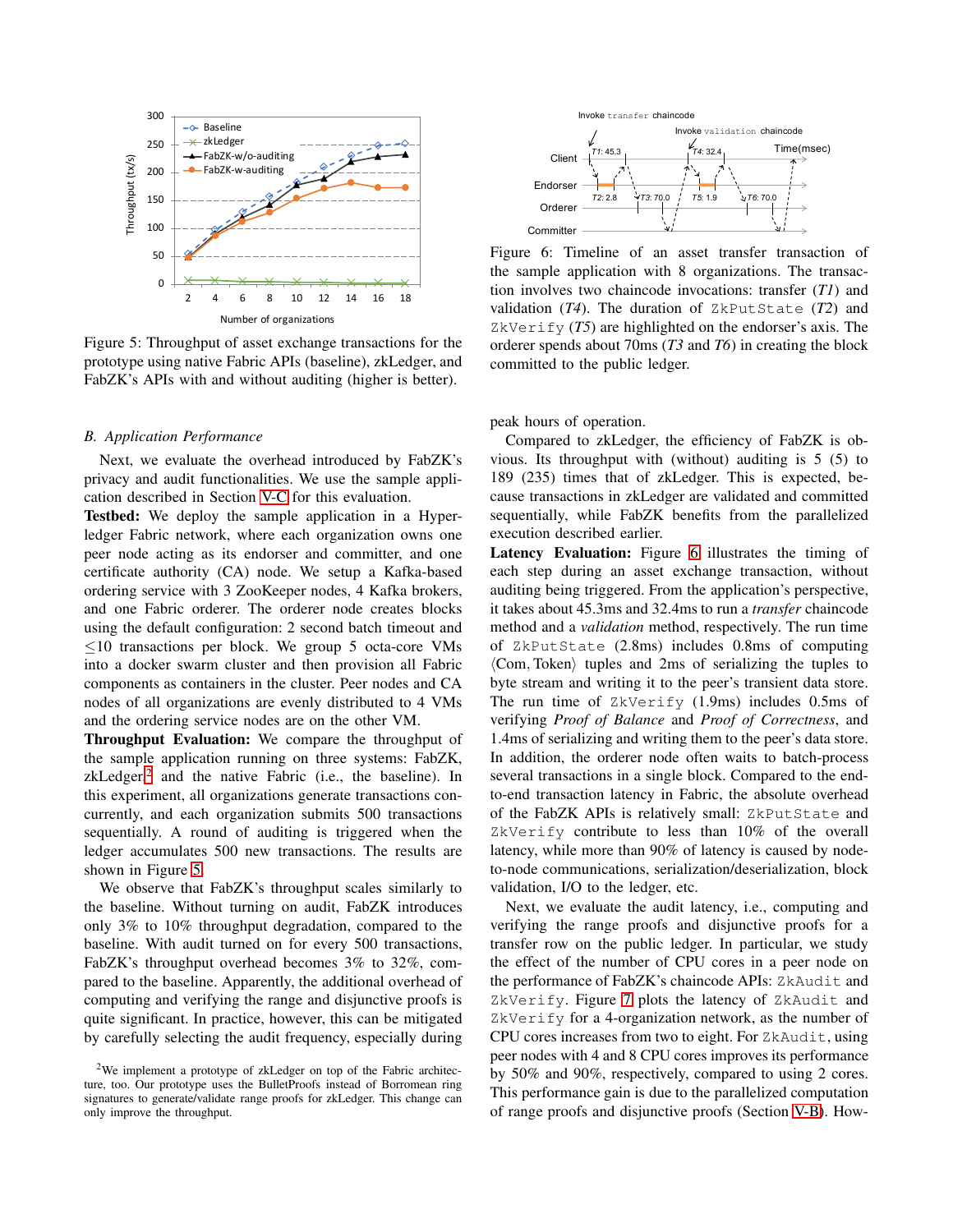<span id="page-9-2"></span>

Figure 7: Latency of running ZkAudit and ZkVerify on VMs with different number of CPU cores.

ever, the improvement diminishes from 4 cores to 8 cores, since the chaincode only needs to spawn 4 threads for the 4 organizations. We also observe that parallelized processing has minimal impact on the performance of ZkVerify, as the computation is less intensive for this verification.

# VII. RELATED WORK

<span id="page-9-0"></span>Confidential Transactions: Mechanisms for supporting confidential transactions have been studied extensively previously. To conceal balances and transaction values, publiclyverifiable cryptographic commitment schemes have been used to allow pseudonymous transfer of assets [\[14\]](#page-11-2), [\[15\]](#page-11-3), [\[19\]](#page-11-7), [\[20\]](#page-11-8), [\[37\]](#page-11-25), [\[38\]](#page-11-26).

To prevent double spending, work has also been done to show proof of assets using range proofs. For example, the Borromean ring signature [\[39\]](#page-11-27) is widely used for range proofs in [\[14\]](#page-11-2), [\[15\]](#page-11-3), [\[19\]](#page-11-7), [\[20\]](#page-11-8), [\[40\]](#page-11-28). However, such range proof's overhead is significant: a transaction with two outputs and 32 bits of precision requires 5 KiB of range proof [\[31\]](#page-11-19). To reduce the size of range proofs, zero-knowledge Succinct Non-interactive ARgument of Knowledge proofs (zk-SNARKs) are used [\[12\]](#page-11-0), [\[41\]](#page-11-29), [\[42\]](#page-11-30), [\[43\]](#page-11-31), [\[44\]](#page-11-32), [\[45\]](#page-11-33), [\[46\]](#page-12-0), [\[47\]](#page-12-1), [\[48\]](#page-12-2). Even though these approaches can provide shortsized range proofs, they require an expensive trusted setup. Recently, an inner-product range proof has been proposed in Bulletproofs [\[31\]](#page-11-19) with short proof size, and linear proving and verification time.

FabZK uses Pedersen commitments [\[14\]](#page-11-2) and the innerproduct range proofs [\[31\]](#page-11-19) to achieve efficient confidential transactions.

Anonymized Transactions: Previous work has anonymized the transaction participants to conceal the transaction graph using identity mixes, oblivious RAM, or tabular structured ledgers. Examples of using the identity-mix approach in current cryptocurrency and blockchain systems are [\[49\]](#page-12-3), [\[50\]](#page-12-4), [\[51\]](#page-12-5), [\[52\]](#page-12-6), [\[53\]](#page-12-7), [\[54\]](#page-12-8), [\[55\]](#page-12-9), [\[56\]](#page-12-10). Although mixes can protect participating users, it provides partial anonymity. Mix-type approaches are vulnerable to adversary tools, such as Coinjoin Sudoku [\[57\]](#page-12-11), that can identify users within a transaction by correlating transaction outputs and inputs [\[58\]](#page-12-12).

Solidus [\[19\]](#page-11-7) obscures the transaction graph via publicly verifiable oblivious RAM machines (PVORM). A PVORM provides users a map from logical memory addresses to remote physical addresses. It provides the confidentiality of transaction graph and transaction details by obscuring memory access patterns. However, Solidus only works on bankintermediated networks, which means it can only hide the information of bank's users but still exposes the transaction graph among banks (or organizations).

Most related to this work, zkLedger [\[20\]](#page-11-8) uses a tabular structured ledger to conceal the transaction graph. In each transaction, zkLedger computes the commitments for all the organizations. By adding extra indistinguishable commitments in each transaction, zkLedger hides the identities of senders and receivers, thus concealing the transaction graph. However, zkLedger requires auditors and every participant to actively validate each transaction before this transaction is accepted to the ledger, which inevitably increases the latency and reduces the throughput.

In FabZK design, We adopt the tabular structured ledger from zkLedger, but develop additional proofs and validation mechanisms to boost audit performance.

## VIII. CONCLUSION

<span id="page-9-1"></span>Data privacy and confidentiality are critical for peer-topeer transactions in blockchain systems. Although Hyperledger Fabric prohibits unidentified peers from accessing channel resources, transaction data are exposed to all channel participants. To overcome this limitation, we present FabZK, an extension to Fabric that supports auditable privacy-preserving smart contracts via well-constructed and verifiable cryptographic primitives, including Pedersen commitments and non-interactive zero-knowledge proofs. FabZK provides a set of APIs for both client code and chaincode to achieve on-demand, automated validation. We have implemented FabZK on Fabric v1.3.0, evaluated its performance against other, state-of-the-art approaches (i.e., zk-SNARKs, zkLedger). Our micro-benchmarking results show that the cryptographic primitives used by FabZK outperform those by zk-SNARKs in generating and verifying non-interactive zero-knowledge proofs. We have also demonstrated a sample application using FabZK APIs. Evaluations on its performance show that FabZK enables auditable privacypreserving transactions at the cost of 3% to 32% throughput degradation and less than 10% latency increase, compared to the native Fabric system. FabZK achieves throughput up to 180 times higher than zkLedger.

#### ACKNOWLEDGMENTS

We would like to thank Alysson Bessani, our shepherd, and the anonymous reviewers for their insightful feedback and valuable comments.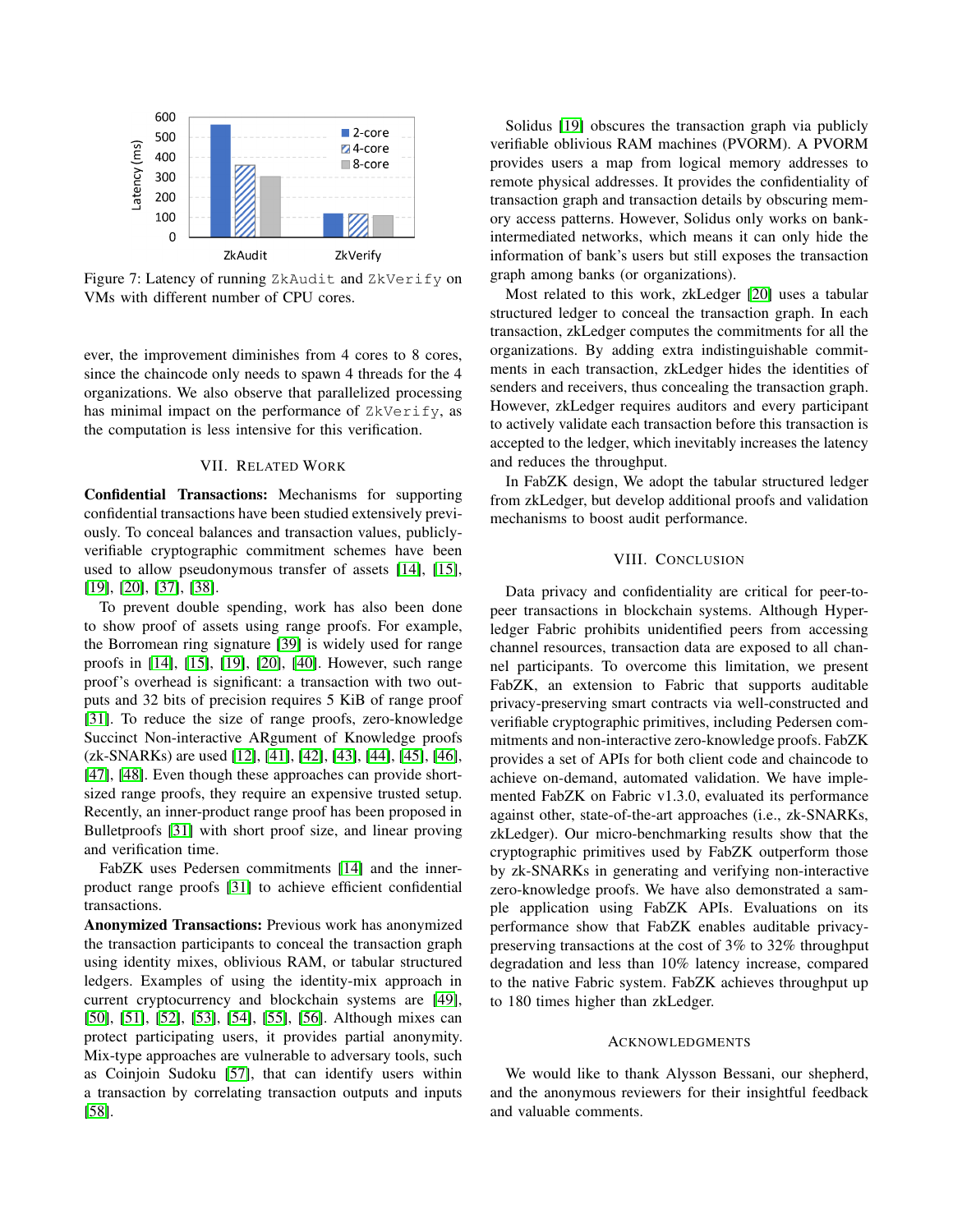#### APPENDIX

Range Proof: An inner-product range proof in BulletProofs [\[31\]](#page-11-19) takes a user specified  $u_{RP}$  and  $r_{RP}$  as input, and generates a proof  $RP = rp$ , including 1) a Pedersen commitment  $Com_{RP} = rp$ . Com =  $com(u_{RP}, r_{RP})$ , 2) two Pedersen vector commitments  $rp.\overline{A}$ ,  $rp.\overline{S}$  with a binding value  $rp.\mu$ , 3) an inner-product of two linear vector polynomials denoted by rp.t with a binding value rp. $\tau$  and an inner-product proof  $rp.IDP, 4)$  two Pedersen commitments to the two coefficients of rp.t̂ denoted by rp.T<sub>1</sub>, rp.T<sub>2</sub>, and 5) three challenges  $rp.C_x, rp.C_y, rp.C_z$ . To prevent modular wraparound, i.e.,  $com(u, r) = com(u+p, r)$ , p is the prime order of the cyclic group  $\mathbb{G}$ , we specifically prove that  $\sum_{i=1}^{m} u_i \in [0, 2^t)$  for some small integer t. In our implementation, we set  $t = 64$ . Disjunctive Zero-knowledge Proof: A non-interactive variant of the Chaum-Pedersen zero-knowledge proofs for the transaction  $tx_m$  is represented as:

$$
DZKP = ZK_1(g_1^{x_1}, y_1^{x_1} \wedge g_1^{w_1}, y_1^{w_1}, \text{chall}_1, \text{resp}_1)
$$
  
 
$$
\wedge ZK_2(g_2^{x_2}, y_2^{x_2} \wedge g_2^{w_2}, y_2^{w_2}, \text{chall}_2, \text{resp}_2),
$$
 (7)

where  $ZK(g^x, y^x \wedge g^w, y^w, \text{chall}, \text{resp})$  represents a noninteractive  $\Sigma$ -protocol [\[33\]](#page-11-21) to prove the knowledge of the secret key sk (i.e.,  $x_1 = sk$ ) or the knowledge of random numbers (i.e.,  $x_2 = r - r_{RP}$ ),  $g_1^{x_1}$  and  $g_2^{x_2}$  are two gen-eralized Schnorr proofs [\[59\]](#page-12-13),  $w_1$  and  $w_2$  are two random numbers,  $chall_1 =$  Hash(Token'),  $chall_2 =$  Hash(Token''),  $resp_1 = w_1 + x_1$ chall<sub>1</sub>,  $resp_2 = w_2 + x_2$ chall<sub>2</sub>,  $g_1 =$  $(\prod_{i=0}^{m} Com_i)/Com_{RP}, y_1 = (\prod_{i=0}^{m} Token_i)/Token', y_2 =$ pk,  $y_2 = \text{Token}/\text{Token}''$ .

To verify whether such a DZKP in Equation [\(7\)](#page-10-11) is valid, the verifier first checks whether  $g^{resp} = (g^x)^{chall} g^w$  and then  $y^{resp} = (y^x)^{chall} y^w$  for the two non-interactive  $\Sigma$ protocols  $ZK_1$  and  $ZK_2$  [\[59\]](#page-12-13).

Note that, Token' for the spending organization and Token $''$  for other organizations must be pk $^{r_{RP}}$ . This is because  $(s/\text{Com}_{RP})^{\text{skspend}} = t/\text{Token}'$  holds for the spending organization while  $(\text{Com}/\text{Com}_{RP})^{\text{sk}_{other}} = t/\text{Token}''$  holds for other organizations. Moreover, Token' and Token'' guarantee that  $g_1^{\text{sk}} = y_1$  and  $g_2^{\text{r-r}_{\text{RP}}} = y_2$ .

*Proof:* For the spending organization,

$$
g_1^{sk} = (\prod_{i=0}^m \text{Com}_i)^{sk} / (\text{Com}_{\text{RP}})^{sk}
$$
  
=  $(g^{\sum_{i=0}^m u_i} h^{\sum_{i=0}^m r_i})^{sk} / (g^{\sum_{i=0}^m u_i} h^{r_{\text{RP}}})^{sk}$   
=  $(h^{\sum_{i=0}^m r_i})^{sk} / (h^{r_{\text{RP}}})^{sk} = t / \text{pk}^{r_{\text{RP}}} = y_1,$   
 $g_2^{r-r_{\text{RP}}} = \text{pk}^{r-r_{\text{RP}}} = (\prod_{i=0}^m \text{Com}_i)^{sk} / (\text{Com}_{\text{RP}})^{sk}$   
=  $(s / \text{Com}_{\text{RP}})^{sk} = \text{Token} / \text{Token}'' = y_2.$ 

As for other organizations,

$$
g_1^{\text{sk}} = (s/\text{Comp}_P)^{\text{sk}} = t/\text{Token}' = y_1,
$$
  

$$
g_2^{r-r_{\text{RP}}} = \text{pk}^{r-r_{\text{RP}}} = \text{Token}/\text{Token}'' = y_2.
$$

A DZKP allows the prover to create a real proof using real values (e.g., sk) and a fake proof using fake values (e.g., an arbitrary number), and the verifier to validate DZKP by itself without distinguishing between real proof and fake proof. When a prover knows the secret key of the spending organization sk<sub>spend</sub> but not others' sk<sub>other</sub>, sk in Equation [\(5\)](#page-3-1) is an arbitrary random number but not  $sk<sub>other</sub>$ . To conceal the transaction graph, the sk in Equation [\(6\)](#page-3-2) is an arbitrary random number other than  $sk_{\text{spend}}$ .

*Proof:* Suppose sk is the spending organization's secret key sk<sub>spend</sub>. Substitute sk with sk<sub>spend</sub> in Equation [\(6\)](#page-3-2), we have:

$$
\begin{aligned} \text{Token}'' &= \text{Token} \cdot (s/\text{Com}_{\text{RP}})^{\text{sk}_{\text{spend}}} = \text{Token} \cdot g_1^{\text{sk}_{\text{spend}}} \\ &= \text{Token} \cdot y_1 = \text{Token} \cdot t/\text{Token}'. \end{aligned} \tag{8}
$$

<span id="page-10-11"></span>Equation [\(8\)](#page-10-12) shows a linear relationship among Token, Token', Token'', and t. A linear relationship reveals the identity of the spending organization through trivial computation by an observer. Therefore, sk  $\neq$  sk<sub>spend</sub> in Equation [\(6\)](#page-3-2).

#### <span id="page-10-12"></span>**REFERENCES**

- <span id="page-10-0"></span>[1] "British Airways data breach: Russian hackers sell 245,000 credit card details," https://www.theweek.co.uk/96327/britishairways-data-breach-how-to-check-if-you-re-affected.
- <span id="page-10-1"></span>[2] "Equifax Data Breach Impacts 143 Million Americans," https://www.forbes.com/sites/leemathews/2017/09/07/equifaxdata-breach-impacts-143-million-americans/.
- <span id="page-10-2"></span>[3] "Facebook Security Breach Exposes Accounts of 50 Million Users," https://www.nytimes.com/2018/09/28/technology/facebookhack-data-breach.html.
- <span id="page-10-3"></span>[4] S. Gressin, "The Marriott data breach," https://www.consumer.ftc.gov/blog/2018/12/ marriott-databreach, 2018.
- <span id="page-10-4"></span>[5] "Uber Settles Data Breach Investigation for \$148 Million," https://www.nytimes.com/2018/09/26/technology/uberdata-breach.html.
- <span id="page-10-5"></span>[6] "Verizon partner data breach exmillions of customer records," https://www.theverge.com/2017/7/12/15962520/verizonnice-systems-data-breach-exposes-millions-customer-records.
- <span id="page-10-6"></span>[7] S. Nakamoto, "Bitcoin: A peer-to-peer electronic cash system, http://bitcoin.org/bitcoin.pdf."
- <span id="page-10-7"></span>[8] "Ripple," https://ripple.com/.
- <span id="page-10-8"></span>[9] "Digital Asset," https://www.digitalasset.com/.
- <span id="page-10-9"></span>[10] "Stella," https://www.stellar.org/.
- <span id="page-10-10"></span>[11] "Zcash," https://z.cash/.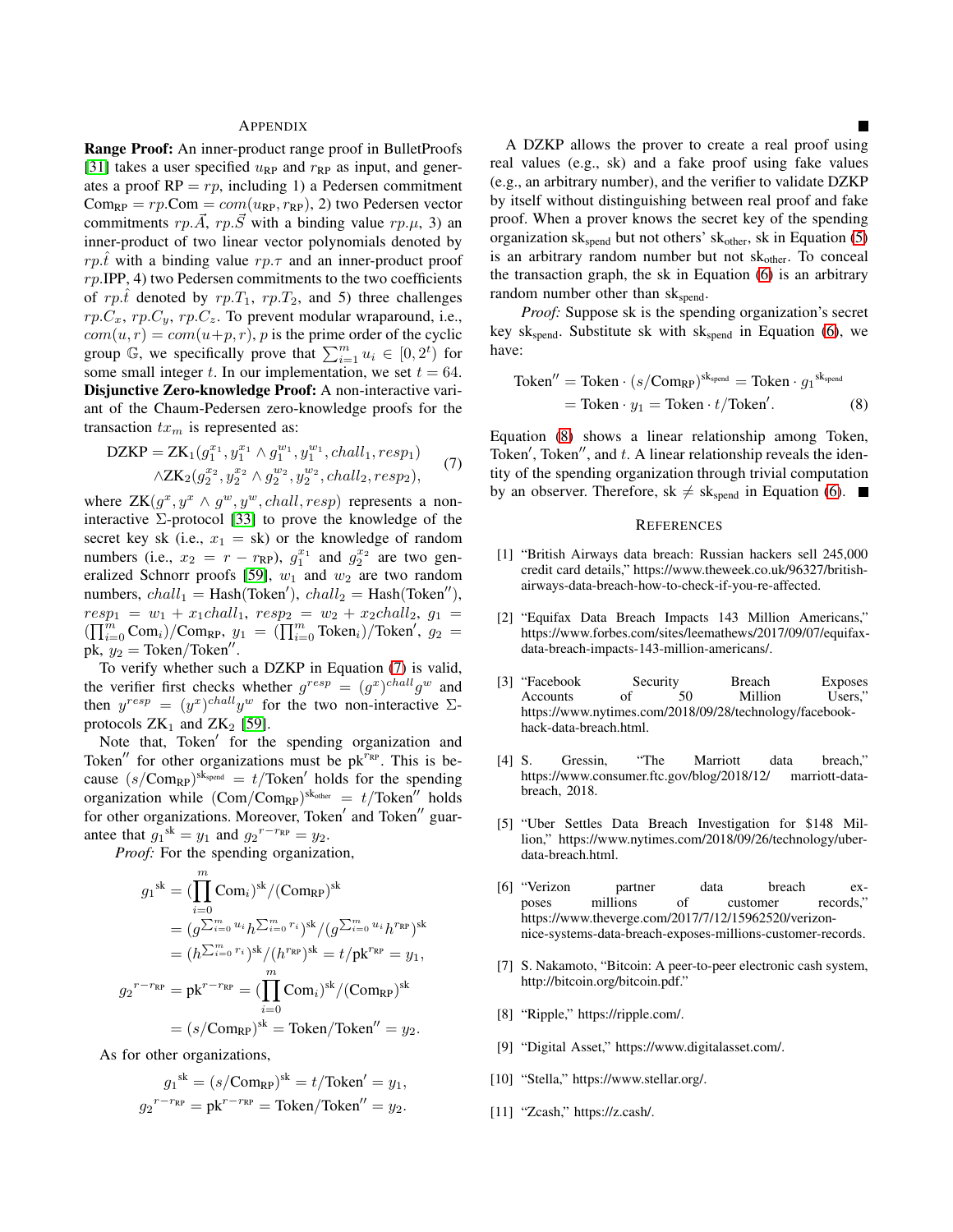- <span id="page-11-0"></span>[12] E. B. Sasson, A. Chiesa, C. Garman, M. Green, I. Miers, E. Tromer, and M. Virza, "Zerocash: Decentralized anonymous payments from bitcoin," in *IEEE Symposium on Security and Privacy*, 2014, pp. 459–474.
- <span id="page-11-1"></span>[13] G. Wood, "Ethereum: A secure decentralised generalised transaction ledger," 2017.
- <span id="page-11-2"></span>[14] G. Maxwell, *Confidential Transactions*, [https://people.xiph.org/](https://people.xiph.org/~greg/confidential_values.txt)<sup>∼</sup>greg/confidential values.txt.
- <span id="page-11-3"></span>[15] A. Poelstra, A. Back, M. Friedenbach, G. Maxwell, and P. Wuille, "Confidential assets," in *4th Workshop on Bitcoin and Blockchain Research*, April 2017.
- <span id="page-11-4"></span>[16] E. Androulaki, A. Barger, V. Bortnikov, C. Cachin, K. Christidis, A. De Caro, D. Enyeart, C. Ferris, G. Laventman, Y. Manevich, S. Muralidharan, C. Murthy, B. Nguyen, M. Sethi, G. Singh, K. Smith, A. Sorniotti, C. Stathakopoulou, M. Vukolić, S. W. Cocco, and J. Yellick, "Hyperledger fabric: A distributed operating system for permissioned blockchains," in *EuroSys*, 2018, pp. 30:1–30:15.
- <span id="page-11-5"></span>[17] "JPMC Quorum," https://www.jpmorgan.com/global/Quorum.
- <span id="page-11-6"></span>[18] "Private and confidential transactions with Hyperledger Fabric," https://developer.ibm.com/tutorials/cl-blockchainprivate-confidential-transactions-hyperledger-fabric-zeroknowledge-proof/.
- <span id="page-11-7"></span>[19] E. Cecchetti, F. Zhang, Y. Ji, A. Kosba, A. Juels, and E. Shi, "Solidus: Confidential distributed ledger transactions via pvorm," in *ACM CCS*, 2017, pp. 701–717.
- <span id="page-11-8"></span>[20] N. Narula, W. Vasquez, and M. Virza, "zkledger: Privacypreserving auditing for distributed ledgers," in *Symposium on Networked Systems Design and Implementation*, 2018, pp. 65–80.
- <span id="page-11-9"></span>[21] T. P. Pedersen, "Non-interactive and information-theoretic secure verifiable secret sharing," in *Advances in Cryptology — CRYPTO '91*. Berlin, Heidelberg: Springer Berlin Heidelberg, 1992, pp. 129–140.
- <span id="page-11-10"></span>[22] CPA Canada and American Institute of CPAs, "Blockchain technology and its potential impact on the audit and assurance profession," 2017.
- <span id="page-11-11"></span>[23] "Tendermint," https://tendermint.com.
- <span id="page-11-12"></span>[24] "Chain," https://chain.com/.
- <span id="page-11-13"></span>[25] D. Ongaro and J. Ousterhout, "In search of an understandable consensus algorithm," in *USENIX Annual Technical Conference*, 2014, pp. 305–320.
- <span id="page-11-14"></span>[26] F. P. Junqueira, B. C. Reed, and M. Serafini, "Zab: High-performance broadcast for primary-backup systems," in *IEEE/IFIP International Conference on Dependable Systems Networks (DSN)*, 2011, pp. 245–256.
- <span id="page-11-15"></span>[27] "Go SDK for Hyperledger Fabric," https://github.com/hyperledger/fabric-sdk-go.
- <span id="page-11-16"></span>[28] "Java SDK for Hyperledger Fabric," https://github.com/hyperledger/fabric-sdk-java.
- <span id="page-11-17"></span>[29] "Node.js SDK for Hyperledger Fabric," https://github.com/hyperledger/fabric-sdk-node.
- <span id="page-11-18"></span>[30] M. Blum, A. De Santis, S. Micali, and G. Persiano, "Noninteractive zero-knowledge," *SIAM J. Comput.*, vol. 20, no. 6, pp. 1084–1118, Dec. 1991.
- <span id="page-11-19"></span>[31] B. Bnz, J. Bootle, D. Boneh, A. Poelstra, P. Wuille, and G. Maxwell, "Bulletproofs: Short proofs for confidential transactions and more," in *IEEE Symposium on Security and Privacy*, May 2018, pp. 315–334.
- <span id="page-11-20"></span>[32] D. Chaum and T. P. Pedersen, "Wallet databases with observers," in *Proceedings of Advances in Cryptology*, 1992, pp. 89–105.
- <span id="page-11-21"></span>[33] R. Cramer, I. Damgård, and B. Schoenmakers, "Proofs of partial knowledge and simplified design of witness hiding protocols," in *14th Annual International Cryptology Conference on Advances in Cryptology*, 1994, pp. 174–187.
- <span id="page-11-22"></span>[34] "Protobuf," https://developers.google.com/protocol-buffers/.
- <span id="page-11-23"></span>[35] "What is Over-The-Counter - OTC," https://www.investopedia.com/terms/o/otc.asp.
- <span id="page-11-24"></span>[36] "libsnark: a C++ library for zkSNARK proofs," https://github.com/scipr-lab/libsnark/.
- <span id="page-11-25"></span>[37] D. Lukianov, "Compact confidential transactions for bitcoin," http://voxelsoft.com/dev/cct.pdf, 2015.
- <span id="page-11-26"></span>[38] T. Ruffing and G. Malavolta, "Switch commitments: A safety switch for confidential transactions," in *Financial Cryptography Workshops*, ser. Lecture Notes in Computer Science, vol. 10323. Springer, 2017, pp. 170–181.
- <span id="page-11-27"></span>[39] G. Maxwell and A. Poelstra, "Borromean ring signatures," 2015.
- <span id="page-11-28"></span>[40] S. Noether and A. Mackenzie, "Ring confidential transactions," *Ledger*, vol. 1, pp. 1–18, 2016.
- <span id="page-11-29"></span>[41] E. Ben-Sasson, A. Chiesa, D. Genkin, E. Tromer, and M. Virza, "SNARKs for C: verifying program executions succinctly and in zero knowledge," in *CRYPTO (2)*, ser. Lecture Notes in Computer Science, vol. 8043. Springer, 2013, pp. 90–108.
- <span id="page-11-30"></span>[42] E. Ben-Sasson, A. Chiesa, E. Tromer, and M. Virza, "Succinct non-interactive zero knowledge for a von neumann architecture," in *USENIX Security*, San Diego, CA, 2014, pp. 781– 796.
- <span id="page-11-31"></span>[43] N. Bitansky, A. Chiesa, Y. Ishai, O. Paneth, and R. Ostrovsky, "Succinct non-interactive arguments via linear interactive proofs," in *Theory of Cryptography*. Berlin, Heidelberg: Springer Berlin Heidelberg, 2013, pp. 315–333.
- <span id="page-11-32"></span>[44] R. Gennaro, C. Gentry, B. Parno, and M. Raykova, "Quadratic span programs and succinct nizks without pcps," in *Advances in Cryptology EUROCRYPT*, 2013, pp. 626–645.
- <span id="page-11-33"></span>[45] J. Groth, "Short pairing-based non-interactive zero-knowledge arguments," in *Advances in Cryptology - ASIACRYPT 2010*, 2010, pp. 321–340.